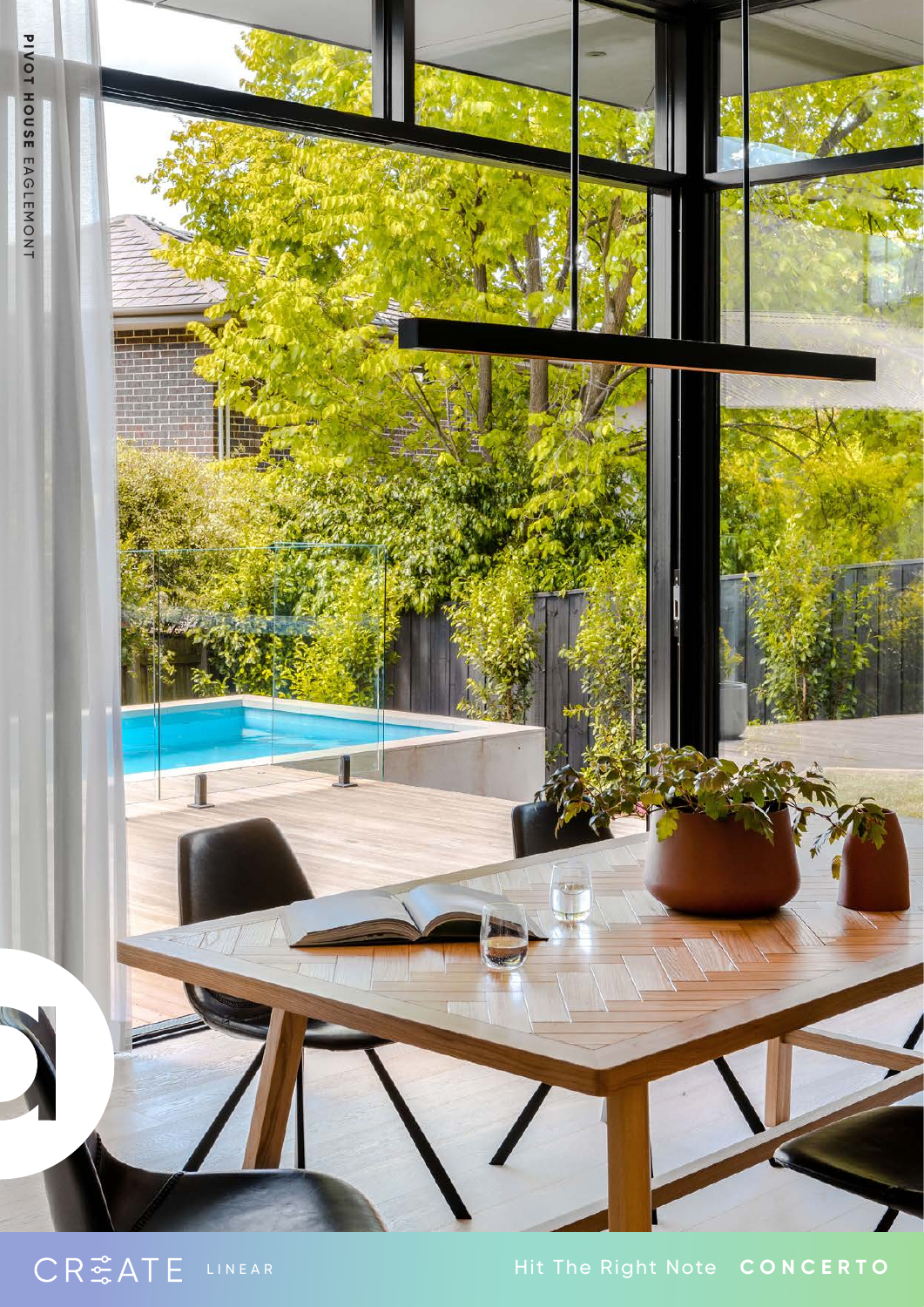## **CONCERTO** key features

| <b>SIZES</b>          | TECHNICAL DESIGN                                         | <b>DESIGN</b>                                  |
|-----------------------|----------------------------------------------------------|------------------------------------------------|
| XS                    | Multiple CCT Options                                     | Locally-made                                   |
| S                     | Phase-Cut / 1-10V / DALI /<br><b>Bluetooth Dimmable</b>  | Architectural Design                           |
| M                     | Recessed & Surface Mounted<br>Canopies                   | <b>Solid Metal Finishes</b>                    |
|                       |                                                          | Architectural Powder Coated<br><b>Finishes</b> |
| <b>FINISHES</b>       | Down Only & Up-Down<br>options available                 | Customisable                                   |
| Solid Brass*          | Up to 40W/m Downlight option<br>and 20W/m Uplight option | Various Lengths & Sizes                        |
| <b>Textured Black</b> |                                                          |                                                |
| Deuce Black           | Rod, Cloth Flex & Floating Flex<br>suspensions available |                                                |
| <b>Textured White</b> | Opal & Smoked Diffusers                                  |                                                |
| Deuce White           | <b>Tunable White Options</b>                             |                                                |
| Dulux Pale Eucalypt   | Dim to Warm Options                                      |                                                |
| Ombre                 | RGB & RGBW options                                       |                                                |
| Custom                |                                                          |                                                |

\*Up to maximum 3600mm length; paint brass available beyond this length.





Australian-made Mounting options

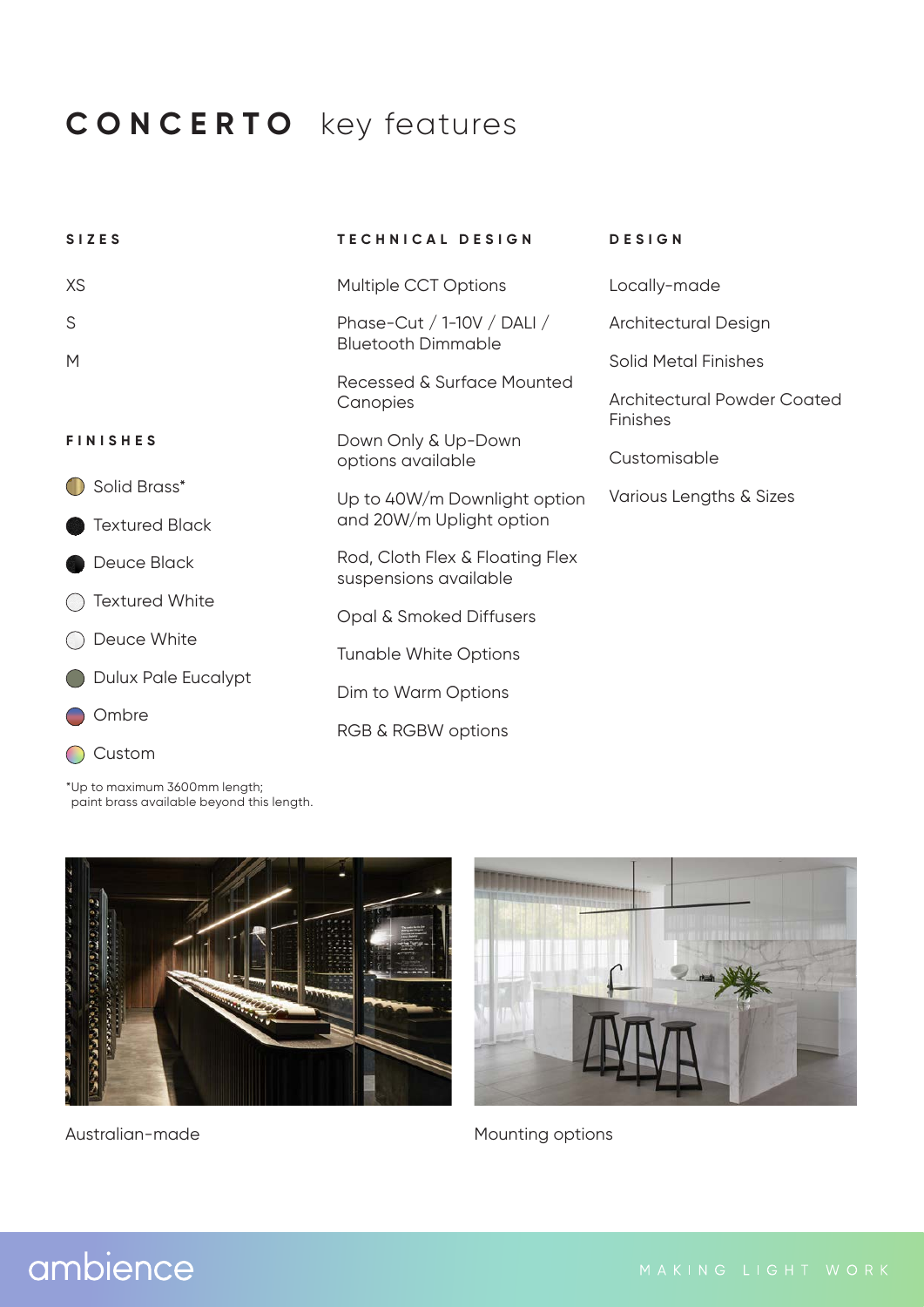



**CONCERTO** SUSPENDED Textured White with Opal Diffuser

**CONCERTO** SUSPENDED Solid Brass with Opal Diffuser

| SUSPENDED ROD / CLOTH FLEX / FLOATING FLEX |                      |  |
|--------------------------------------------|----------------------|--|
| SIZE                                       | MEASUREMENTS (AxBmm) |  |
| <b>XS</b>                                  | $25 \times 25$       |  |
| S                                          | $40 \times 40$       |  |
| M                                          | $50 \times 50$       |  |
| <b>STANDARD LENGTHS (mm)</b>               |                      |  |
| 1200                                       |                      |  |
| 1600                                       |                      |  |
| 2000                                       |                      |  |
| 2400                                       |                      |  |
| 2800                                       |                      |  |
| 3200                                       |                      |  |
| 3600                                       |                      |  |
| 4000                                       |                      |  |
| 4400                                       |                      |  |
| 4800                                       |                      |  |



Custom available on request.

CRSATE LINEAR